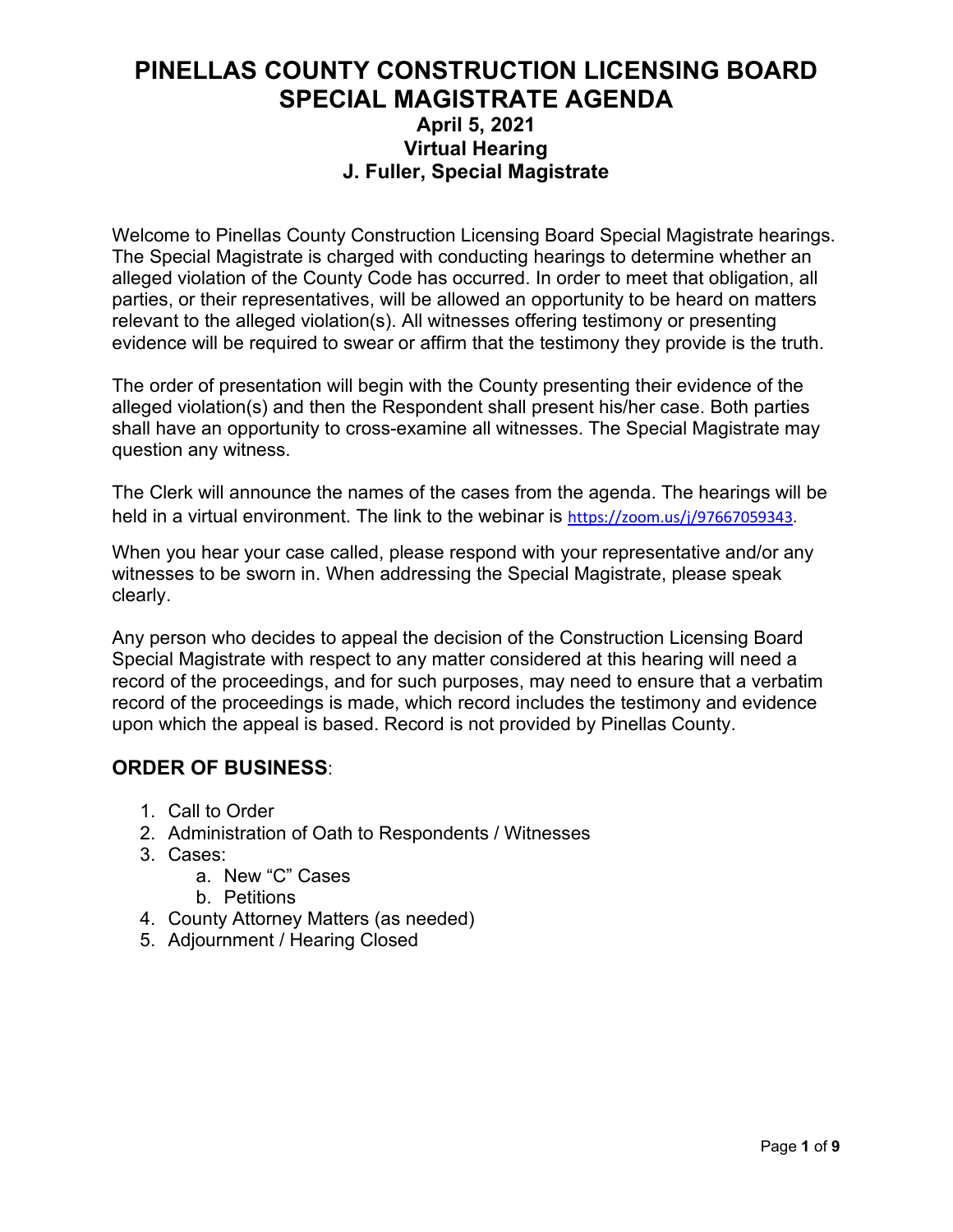# **April 5, 2021 9:00 A.M.**

### **ITEM: 1**

CASE NO: C19-1548 RESPONDENT: Scott A. Bernier<br>NOTICE ADDRESS: Scott A. Bernier **NOTICE ADDRESS:** 

**CANCELLED**

MATTER: Contractor Licensing Violation(s) 10551 113th Ave Largo, FL 33773 [Scottbernier69@gmail.com](mailto:Scottbernier69@gmail.com) Bellair, FL 33756

VIOLATION ADDRESS: 1361 Pinellas Rd.

## **VIOLATION:**

**Code Section Code Section** Code Section Code Section Code Section Code Section Code Section Code Section Code S 22-14 (1) 1361 Pinellas Rd. Bellair, FL 33756

C19-1548 Contracting without a Pinellas County construction license to perform fence install.

# **April 5, 2021 9:45 A.M.**

## **ITEM: 2**

## **CANCELLED**

MATTER: Contractor Licensing Violation(s) CASE NO: CASE NO: C19-3113<br>RESPONDENT: Phillip C. D Phillip C. Dykstra NOTICE ADDRESS: Phyllip C. Dykstra 1041 20th St SW Largo, FL 33770 VIOLATION ADDRESS: 1054 Jackson Street Largo, FL

## **VIOLATION:**

Code Section Location Location Location Violation<br>22-14 (8) 1054 Jackson Street C19-311 1054 Jackson Street Largo, FL

C19-3113 Engaging in the activity of calking and painting, installing window trim without having PCCLB construction license.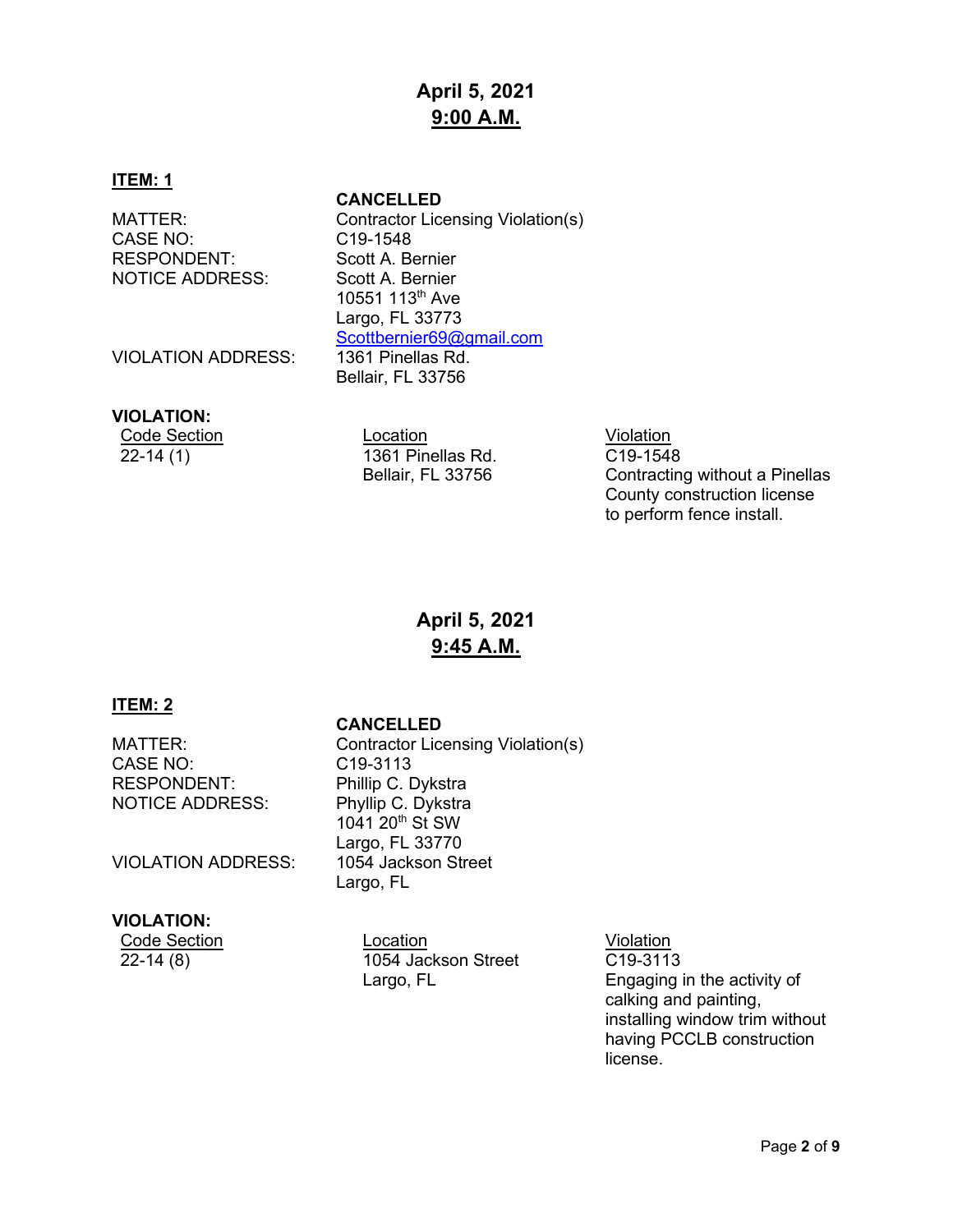# **April 5, 2021 10:30 A.M.**

## **ITEM: 3**

CASE NO: C20-1276<br>
RESPONDENT: Bruce Evans RESPONDENT: NOTICE ADDRESS: Evans, Bruce

MATTER: Contractor Licensing Violation(s)<br>CASE NO: C20-1276 1623 Prescott Ave Clearwater, FL 33756 and Property Buyers Solutions, LLC Attn: Bruce Evans 13575 58th Street N. Clearwater, FL 33760 Clearwater, FL

VIOLATION ADDRESS:

## **VIOLATION:**

Code Section Location Location Location Violation Violation<br>22-14 (5) 1264 Bellair Rd C20-1276 1264 Bellair Rd Clearwater, FL

C20-1276 Installing new exterior doors, fence, electric without pulling required permits prior to the start of work.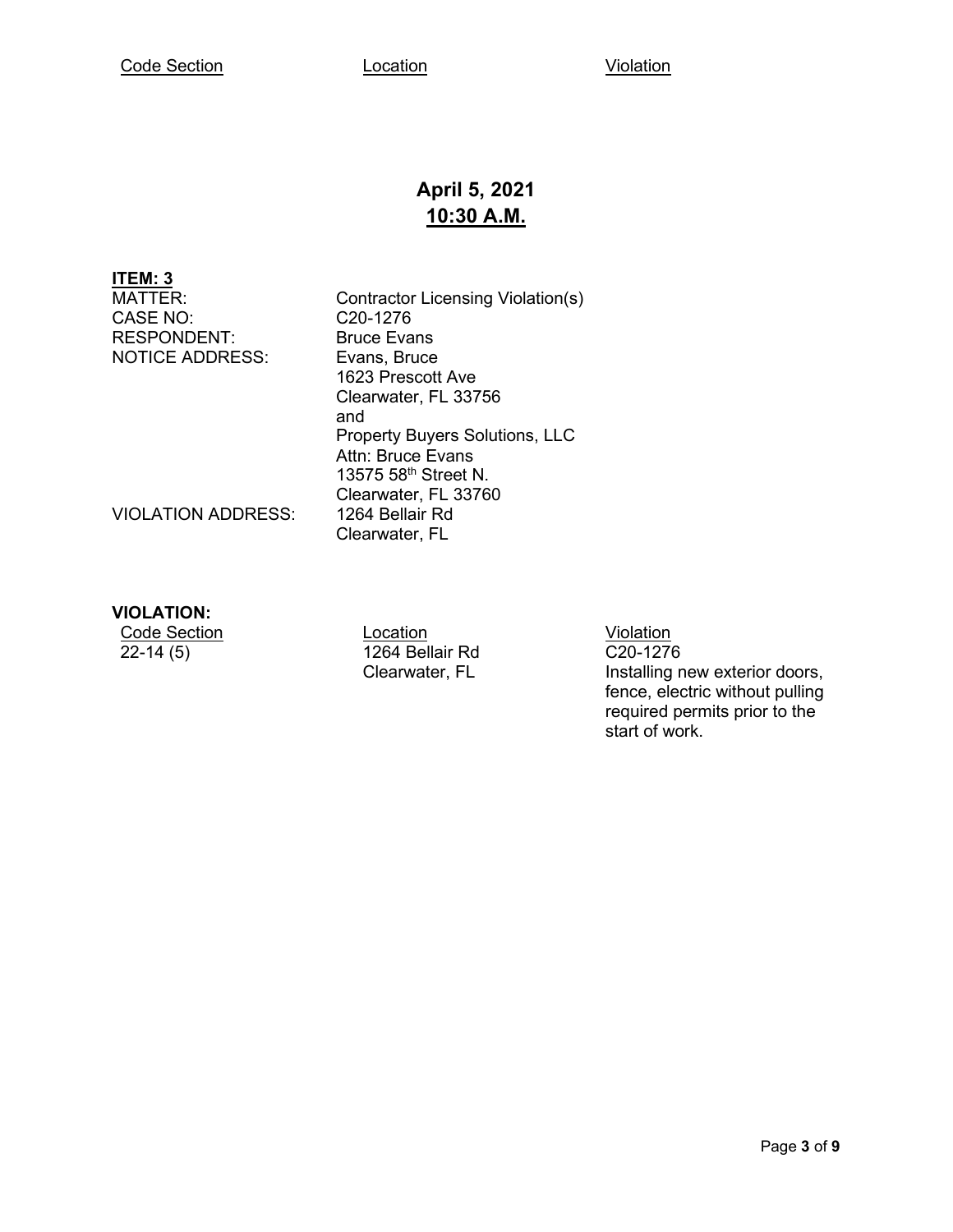# **April 5, 2021 11:15 A.M.**

# **ITEM: 4**

CASE NO: CASE NO: C20-609<br>RESPONDENT: April Murphy RESPONDENT: NOTICE ADDRESS: April Murphy

Contractor Licensing Violation(s)<br>C20-609 10112 Indian Mound Dr New Port Richey, FL 34654 and Gifts Rehab LLC Attn: April Murphy 10112 Indian Mound Dr New Port Richey, FL 34654<br>2019 Golfview Drive Dunedin, FL

VIOLATION ADDRESS:

## **VIOLATION:**

| Code Section | Location            | Violation |
|--------------|---------------------|-----------|
| $22 - 14(5)$ | 2019 Golfview Drive | C20-609   |
|              | Dunedin, FL         | Engaging  |

C20-609 Engaging in the activity of complete interior remodel including new electric without pulling required permit prior to the start of work.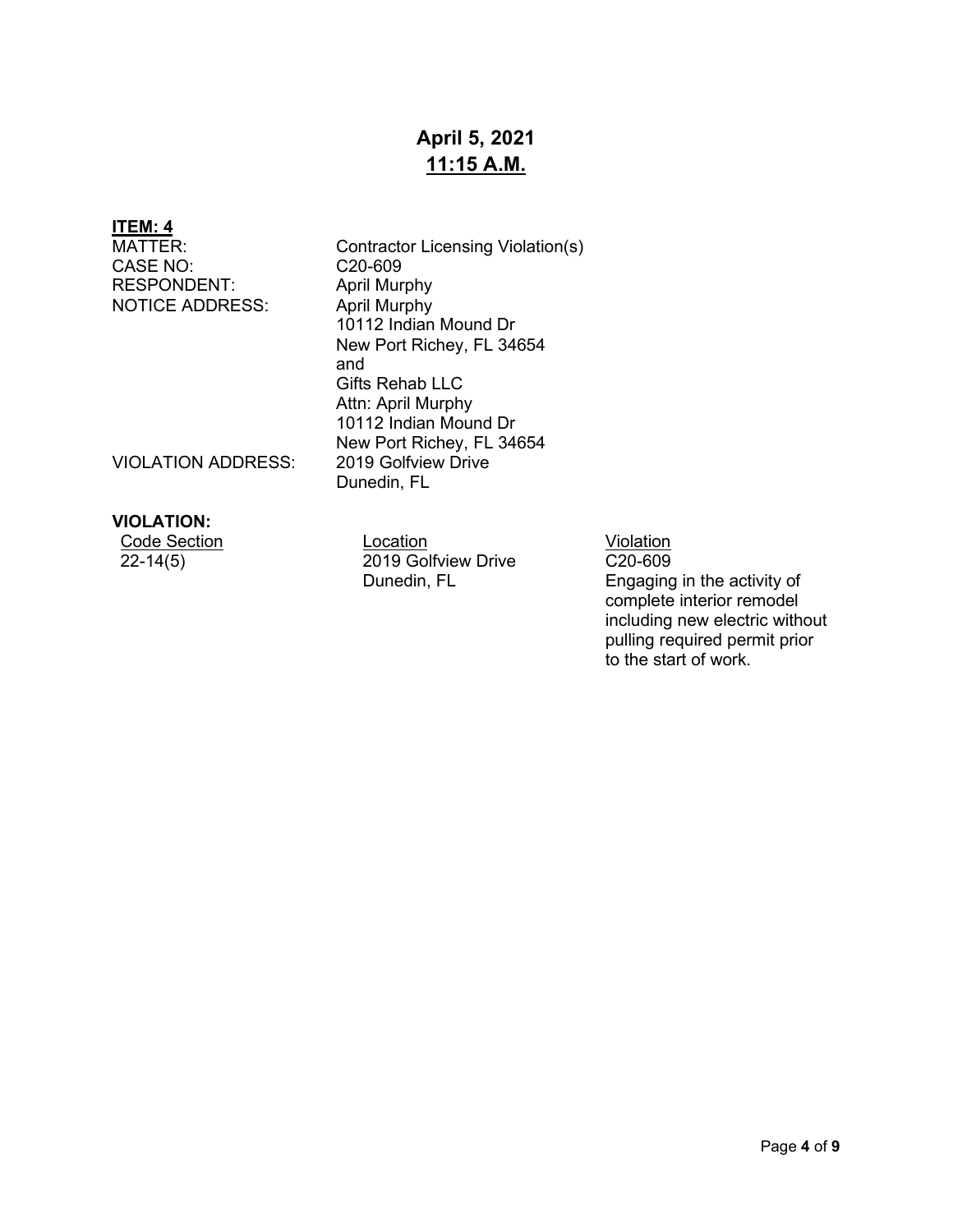# **April 5, 2021 1:00 P.M.**

| ITEM: 5                                                                           |                                                                                                                                                   |                                                                                                                                                                                      |
|-----------------------------------------------------------------------------------|---------------------------------------------------------------------------------------------------------------------------------------------------|--------------------------------------------------------------------------------------------------------------------------------------------------------------------------------------|
| <b>MATTER:</b><br><b>CASE NO:</b><br><b>RESPONDENT:</b><br><b>NOTICE ADDRESS:</b> | Contractor Licensing Violation(s)<br>C20-628 through C20-631<br>Christopher Jordan<br>Christopher Jordan<br>504 S. Kings Ave<br>Brandon, FL 33511 |                                                                                                                                                                                      |
| <b>VIOLATION ADDRESS:</b>                                                         | 2385 Tampa Road<br>Palm Harbor, FL                                                                                                                |                                                                                                                                                                                      |
| <b>VIOLATION:</b>                                                                 |                                                                                                                                                   |                                                                                                                                                                                      |
| <b>Code Section</b><br>$22-14(1)$                                                 | Location<br>2385 Tampa Road<br>Palm Harbor, FL                                                                                                    | Violation<br>C20-628<br>Engaging in the activity of<br>contracting for tile demo and<br>interior trim without holding a<br>active PCCLB construction<br>license/certificate.         |
| $22-14(8)$                                                                        | 2385 Tampa Road<br>Palm Harbor, FL                                                                                                                | C20-629<br>Subcontracted to Leonardo<br>Escalera who does not hold a<br>active PCCLB construction<br>license/certificate to perform<br>interior trim involved in the<br>subcontract. |
| $22-14(8)$                                                                        | 2385 Tampa Road<br>Palm Harbor, FL                                                                                                                | C20-630<br>Subcontracted to Eric<br>Stevens who does not hold a<br>active PCCLB construction<br>license/certificate to perform<br>interior trim involved in the<br>subcontract.      |
| $22-14(8)$                                                                        | 2385 Tampa Road<br>Palm Harbor, FL                                                                                                                | C20-631<br>Subcontracted to Jessica<br>Salso who does not hold a<br>active PCCLB construction<br>license/certificate to perform<br>tile demo involved in the                         |

subcontract.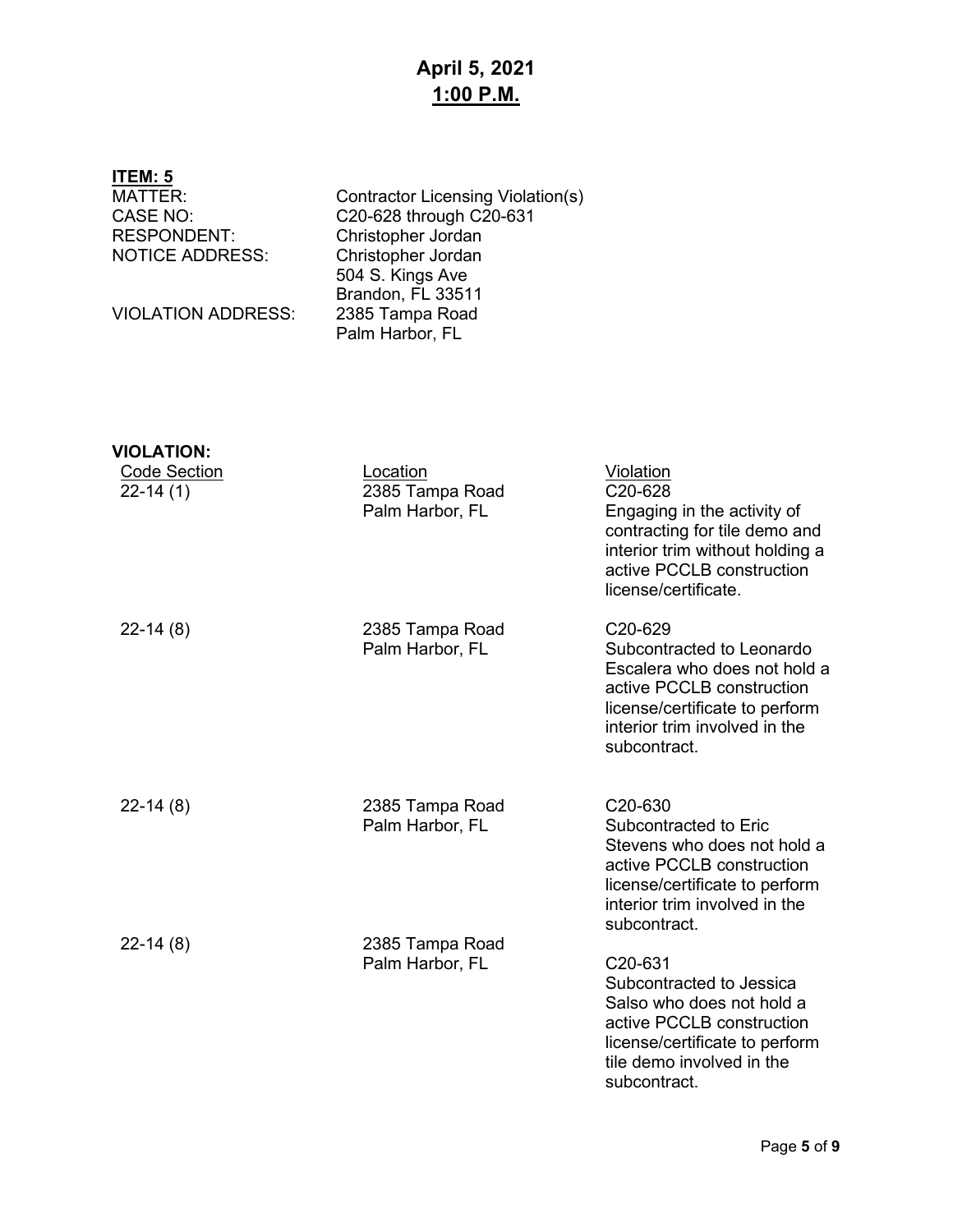# **April 5, 2021 1:45 P.M.**

## **ITEM: 6**

CASE NO: C18-2821 RESPONDENT: Justin A. Vessey NOTICE ADDRESS: Justin A. Vessey

### **VIOLATION:**

MATTER: Contractor Licensing Violation(s) 467 Briland Street Tarpon Springs, FL 34689 VIOLATION ADDRESS: 2741 Via Cipriani, #921A Clearwater, FL

**Code Section Code Section Code Section** 22-14 (5) 2741 Via Cipriani, #921A Clearwater, FL

 $C18 - 2821$ Engaging in the activity of hanging drywall over 1 square and not pulling permit to perform the work.

# **April 5, 2021 2:30 P.M.**

# **ITEM: 7**

RESPONDENT: Alejandro Melgarejo<br>
NOTICE ADDRESS: Aleiandro Melgarejo

**VIOLATION ADDRESS:** 

### **VIOLATION:**

Contractor Licensing Violation(s) CASE NO: C19-3056 through C19-3075<br>RESPONDENT: Alejandro Melgarejo Alejandro Melgarejo 824 Pinellas St. Clearwater, FL 33756 Clearwater, FL 33756

Code Section **Location Code Section** 22-14 (1) 828 Pinellas St Clearwater, FL 33756

22-14 (8) 828 Pinellas St Clearwater, FL 33756

C19-3056 Engaging in the activity of contracting for stucco work without having PCCLB license / certificate.

C19-3057 Subcontract stucco work to Ramon Pina who does not hold a active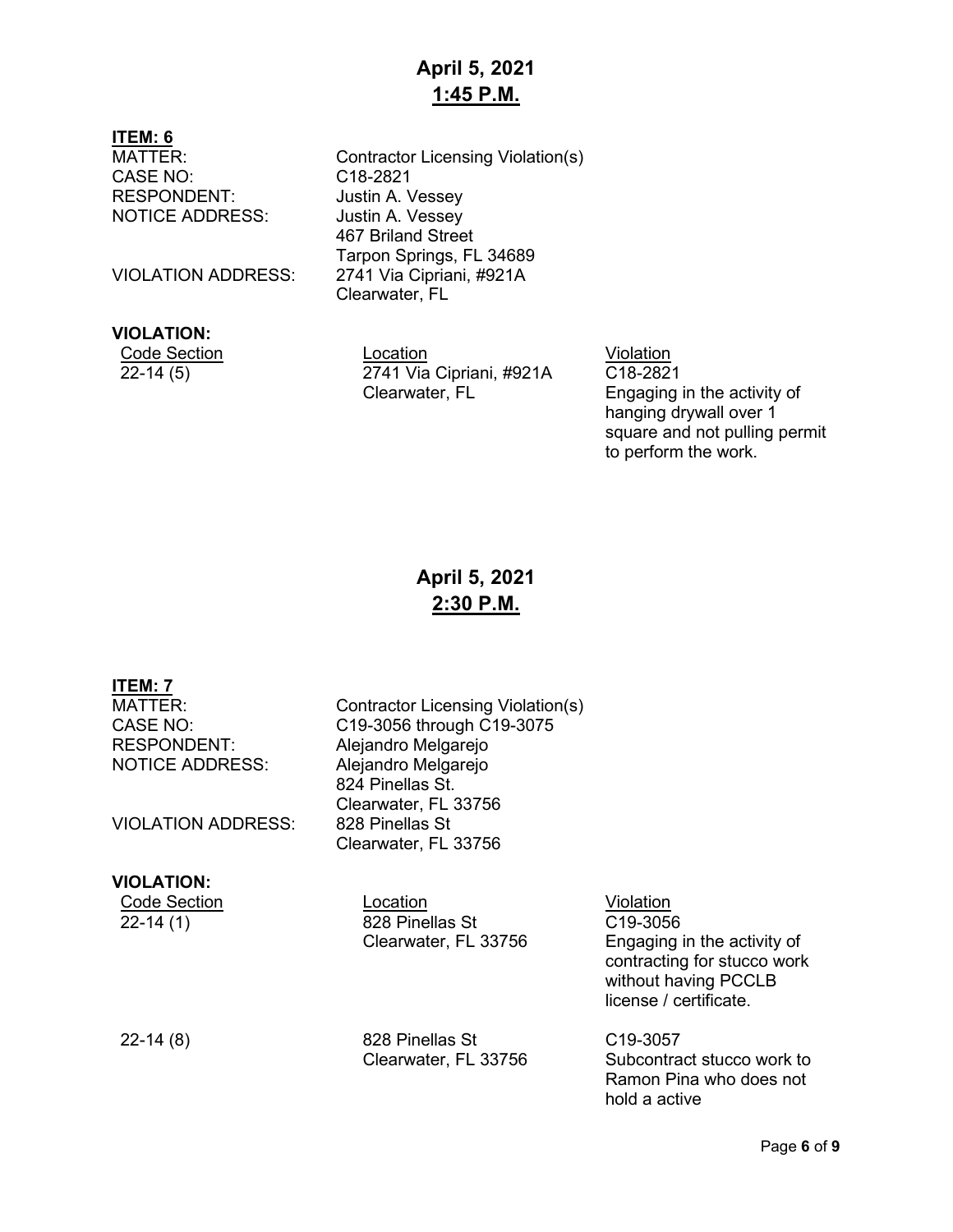| <b>Code Section</b> | Location                                | <b>Violation</b><br>license/certificate with the<br>PCCLB.                                                                                         |
|---------------------|-----------------------------------------|----------------------------------------------------------------------------------------------------------------------------------------------------|
| $22-14(8)$          | 828 Pinellas St<br>Clearwater, FL 33756 | C <sub>20</sub> -3058<br>Subcontract stucco work to<br>Jose Avendano who does not<br>hold a active<br>license/certificate with the<br><b>PCCLB</b> |
| $22-14(8)$          | 828 Pinellas St<br>Clearwater, FL 33756 | C <sub>20</sub> -3059<br>Subcontract stucco work to<br>Raul Martinez who does not<br>hold a active<br>license/certificate with the<br><b>PCCLB</b> |
| $22-14(8)$          | 828 Pinellas St<br>Clearwater, FL 33756 | C <sub>20</sub> -3060<br>Subcontract stucco work to<br>Juan Ramirez who does not<br>hold a active<br>license/certificate with the<br><b>PCCLB</b>  |
| $22-14(8)$          | 828 Pinellas St<br>Clearwater, FL 33756 | C19-3073<br>Subcontract stucco work to<br>Mario Vargas who does not<br>hold a active<br>license/certificate with the<br>PCCLB.                     |
| $22-14(8)$          | 828 Pinellas St<br>Clearwater, FL 33756 | C20-3074<br>Subcontract stucco work to<br>Marco Morales who does not<br>hold a active<br>license/certificate with the<br><b>PCCLB</b>              |
| $22 - 14(8)$        | 828 Pinellas St<br>Clearwater, FL 33756 | C20-3075<br>Subcontract stucco work to<br>Kevin Cortes who does not<br>hold a active<br>license/certificate with the<br><b>PCCLB</b>               |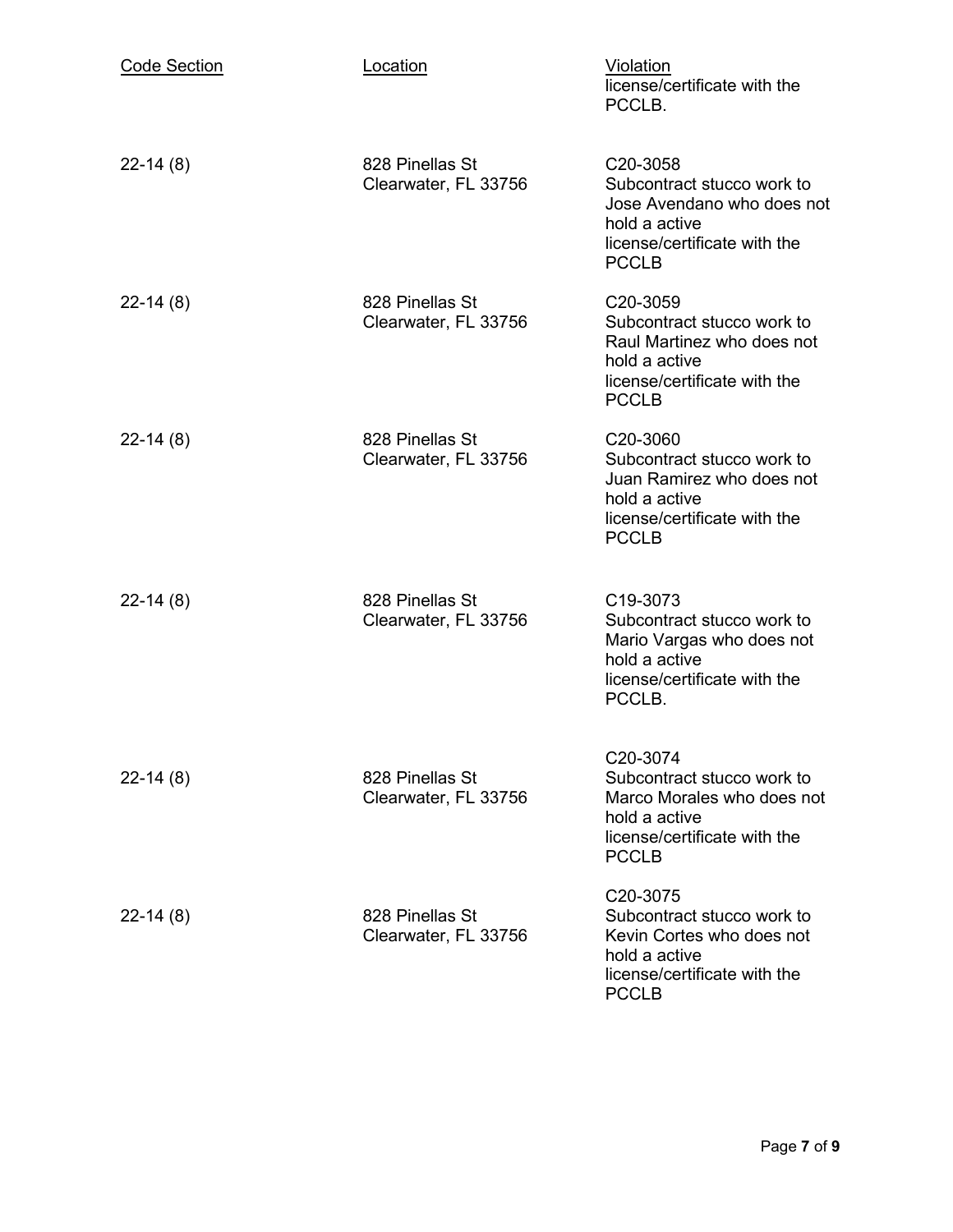# **April 5, 2021 3:15 P.M.**

# **ITEM: 8**

NOTICE ADDRESS:

MATTER: Contractor Licensing Violation(s)<br>CASE NO: C19-1224 through C19-1227 CASE NO: C19-1224 through C19-1227<br>RESPONDENT: Yamil Dominguez Yamil Dominguez<br>Yamil Dominguez 20026 Date Palm Way Tampa, FL 33647 VIOLATION ADDRESS: Corner of 102<sup>nd</sup> Ave and 137<sup>th</sup> St Seminole, FL and Serena Dr & 137<sup>th</sup> St Largo, FL and  $137<sup>th</sup>$  St Largo, FL

**VIOLATION:**

| <b>Code Section</b><br>$22-14(7)$ | Location<br>3855 Lake Shore Drive<br>Palm Harbor, FL 34684 | Violation<br>C19-1224<br>Advertising to the Pinellas<br>County Public for solar and<br>not having Lic # on signage<br>which is required when<br>advertising. |
|-----------------------------------|------------------------------------------------------------|--------------------------------------------------------------------------------------------------------------------------------------------------------------|
| $22-14(7)$                        | Serena Dr & 137th St<br>Largo, FL                          | C <sub>19</sub> -1225<br>Advertising to the Pinellas<br>County Public for solar and<br>not having Lic # on signage<br>which is required when<br>advertising. |
| $22-14(7)$                        | $137th$ St<br>Largo, FL                                    | C <sub>19</sub> -1226<br>Advertising to the Pinellas<br>County Public for solar and<br>not having Lic # on signage<br>which is required when<br>advertising. |